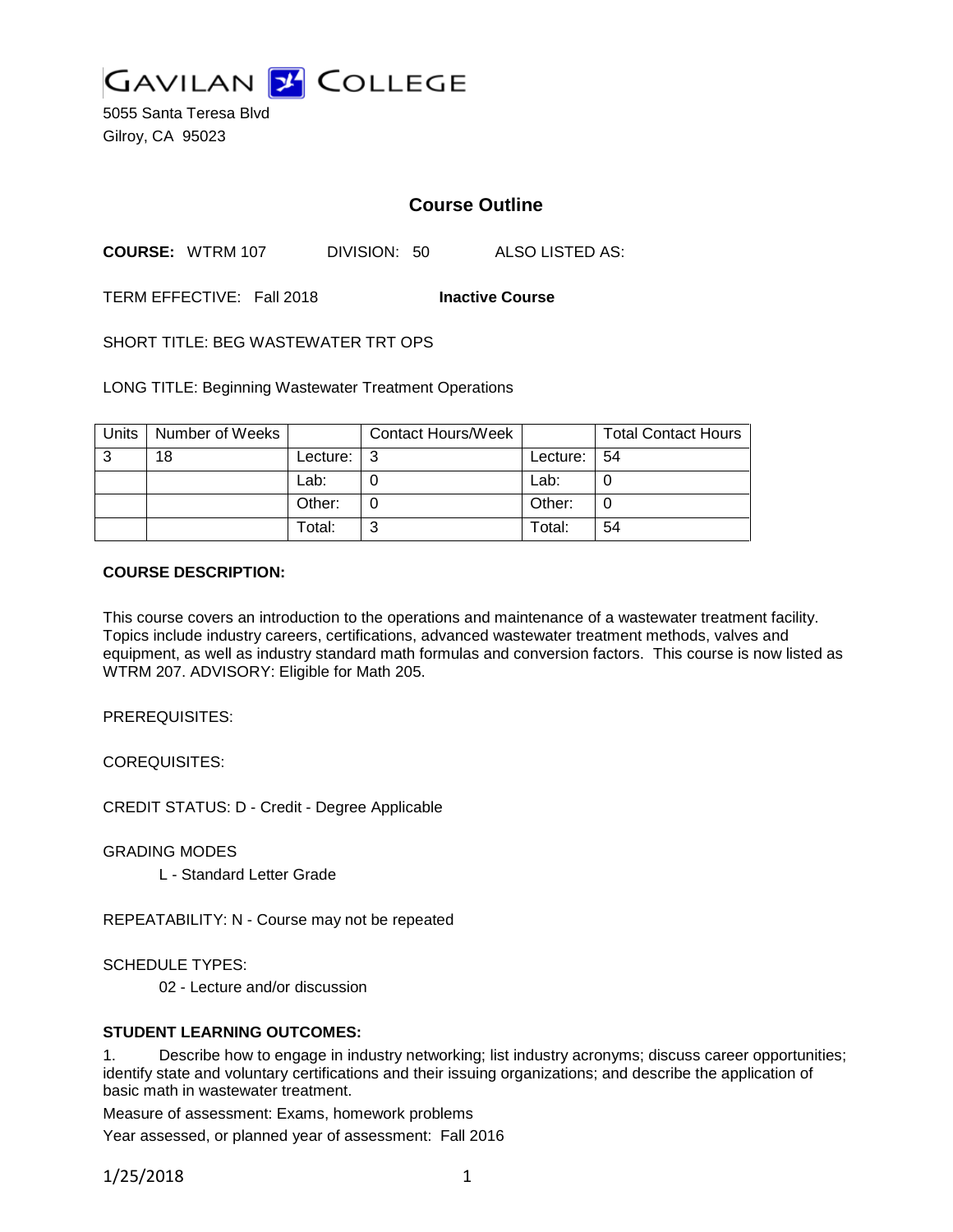2. Explain the basics of wastewater treatment, including the characteristics of wastewater, wastewater collection systems. and associated basic math.

Measure of assessment: Exams, homework problems.

Year assessed, or planned year of assessment: Fall 2016

3. Define the differences between preliminary treatment and primary treatment.

Measure of assessment: Exams

Year assessed, or planned year of assessment: Fall, 2016

4. Explain critical biological concepts, including those associated with pond and lagoons.

Measure of assessment: Exams

Year assessed, or planned year of assessment: Fall, 2016

5. Discuss secondary treatment, fixed film processes, trickling filters and rotating biological contactors.

Measure of assessment: Exams

Year assessed, or planned year of assessment: Fall, 2016

6. Describe secondary treatment, suspended film processes, activated sludge, combined processes and trickling filter solids contact.

Measure of assessment: Exams, homework problems

Year assessed, or planned year of assessment: Fall, 2016

7. Describe the processes for the disinfection of wastewater, including thickening of sludge solids.

Measure of assessment: Exams, homework problems

Year assessed, or planned year of assessment: Fall, 2016

8. Describe the components of sludge digestion, including aerobic digestion, anaerobic digestion, sludge processing, bio-solids processing and bio-solids disposal.

Measure of assessment: Exams, homework problems

This section does not contain any data.

9. Explain final effluent disposal, including secondary and tertiary effluent.

Measure of assessment: Exams, homework problems

This section does not contain any data.

10. Describe the roles of laboratory sampling and testing, as well as facility and equipment maintenance and safety in wastewater plant operations.

Measure of assessment: Exams, homework problems

Year assessed, or planned year of assessment: Fall, 2016

# CONTENT, STUDENT PERFORMANCE OBJECTIVES, OUT-OF-CLASS ASSIGNMENTS

Inactive Course: 11/13/2017

2 Hours

Content: Instructor and Student Introductions and Networking. Acronyms throughout the Industry. Career Opportunities. State and Voluntary

Certifications and their Issuing Organizations. Overview of Wastewater Treatment. Basic Math.

Student Performance Objectives (SPO): Discuss Networking Potential. Define Industry Standard Acronyms.

Recognize Professional Organizations and the Certifications Offered. Outline State Organizations and the Certifications Offered. Identify Career Opportunities Locally, Statewide, and Nationally.

Explain Industry Standard Basic Math Formulas and Conversions.

Out-of-Class Assignments: For each topic, students will review in class, and text book examples to complete hand-out homework

assignments.

6 Hours

Content: Introduction to Wastewater Treatment. Characteristics of Wastewater. Wastewater Collection Systems. Basic Math.

Student Performance Objectives (SPO): Define and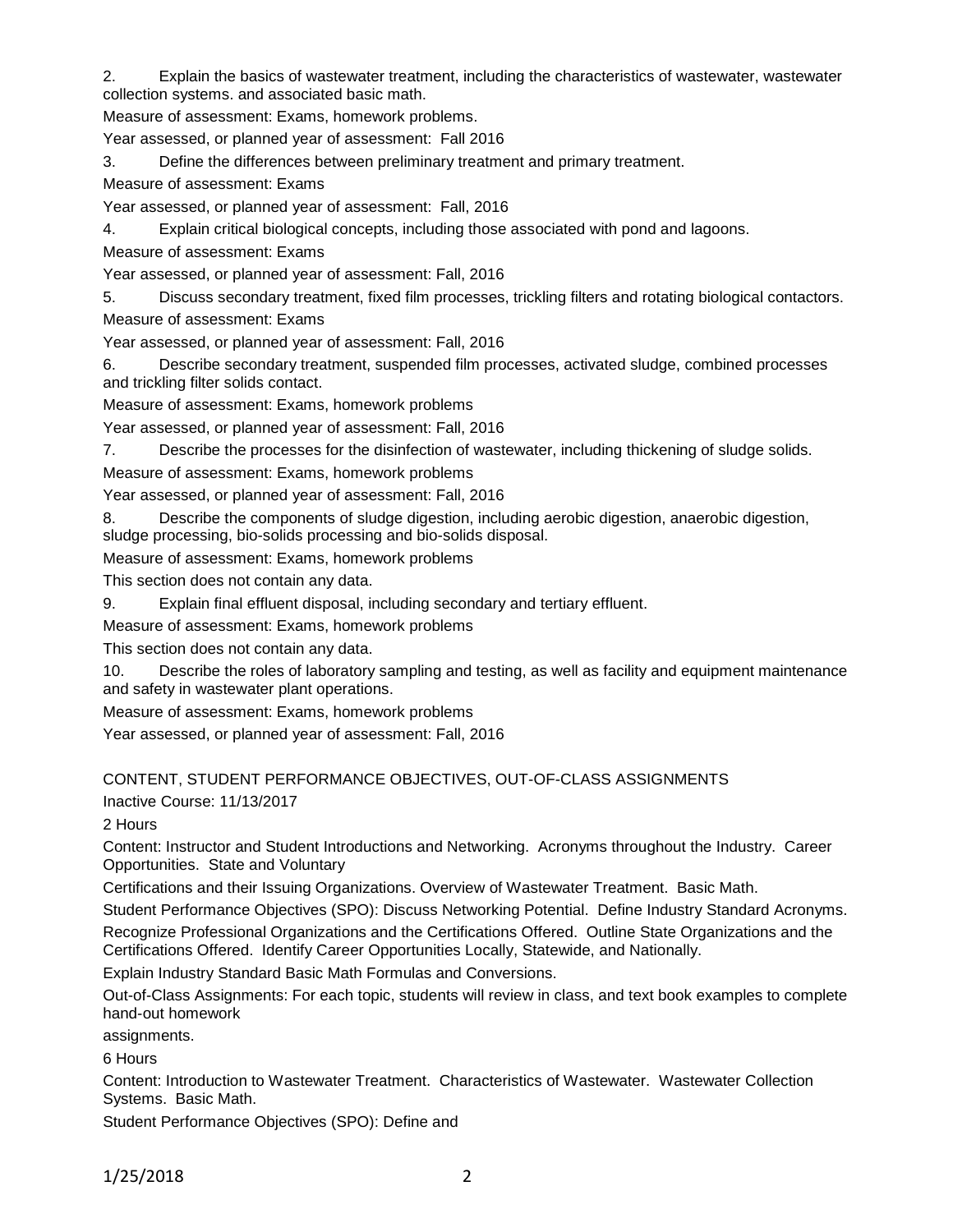discuss Pre Treatment, Primary Treatment, Secondary Treatment, Tertiary Treatment Stages. Explain the Different Types and Characteristics of Wastewaters. Describe Types of Collection Systems and

Manhole Placement Requirement. Calculate Areas and Volumes. Convert Cubic Feet to Gallons to Pounds. Calculate Linear Feet Measurements, Perimeters, and Circumference. Explain the Pounds Formula.

Calculate Velocity.

Out-of-Class Assignments: For each topic, students will review in class, and text book examples to complete hand-out homework assignments.

6 Hours

Content: Preliminary

Treatment. Primary Treatment. Basic Math.

Student Performance Objectives (SPO): Describe Pretreatment Equipment and Functions. Understand the Different Stages and Need for Pretreatment. Identify

Primary Treatment Equipment and Functions. Recognize Removal Efficiencies for Primary Treatment. Define Basic Primary Treatment Operation. Calculate Surface Loading Rates. Calculate Surface and Wier Overflow Rates. Calculate Detention Time.

Out-of-Class Assignments: For each topic, students will review in class, and text book examples to complete hand-out homework assignments.

6

**Hours** 

Content: Biological Concepts. Pond and Lagoons. Basic Math.

Student Performance Objectives (SPO): Outline the Key Biological Actions in Wastewater Treatment. Identify the Common Types of

Bacteria in the Various Biological Processes. Recognize how Temperature, pH, and Dissolved Oxygen Affect Biological Processes. Identify the Various Types of Ponds Used. Describe Parameters of Pond

Classification. Describe Operational Controls of the Different Classification of Ponds. Calculate Hydraulic and Organic Loading to the Ponds. Calculate Pond Evaporation Rate. Convert Temperature

from Degrees Fahrenheit to Centigrade, and from Degrees Centigrade to Fahrenheit.

Out-of-Class Assignments: For each topic, students will review in class, and text book examples to complete hand-out

homework assignments.

3 Hours

Content: Secondary Treatment. Fixed Film Processes. Trickling Filters. Rotating Biological Contactors. Basic Math.

Student Performance Objectives (SPO): Outline

the Various Fixed Film Secondary Treatment Processes. Describe the Main Parts of a Trickling Filter. Identify the Main Parts of a Rotating Biological Contactor. Explain Performance Limits.

Identify Types of Bacteria in the Bio-Mass. Discuss Sloughing (life) Cycles of the Bio-Mass. Calculate Hydraulic Loading and Organic Loading for the Various Fixed Film Processes.

Out-of-Class

Assignments: For each topic, students will review in class, and text book examples to complete hand-out homework assignments.

3 Hours

Content: Secondary Treatment. Suspended Film Processes.

Activated Sludge. Combined Processes. Trickling Filter Solids Contact. Basic Math.

Student Performance Objectives (SPO): Identify and explain the Many Activated Sludge Processes. Understand

Performance Limits. Identify the Types of Bacteria in Activated Sludge. Explain Aeration Types and Requirements. Outline Return and Wasting Requirements. Define Mass Balance. Explain the

Principles of the Combined Trickling Filter Solids Contact Process. Calculate Hydraulic Loading and Organic Loading for the Various Activated Sludge Processes. Calculate Sludge Age, SVI, MCRT, Pounds to Return, and Pounds to Waste.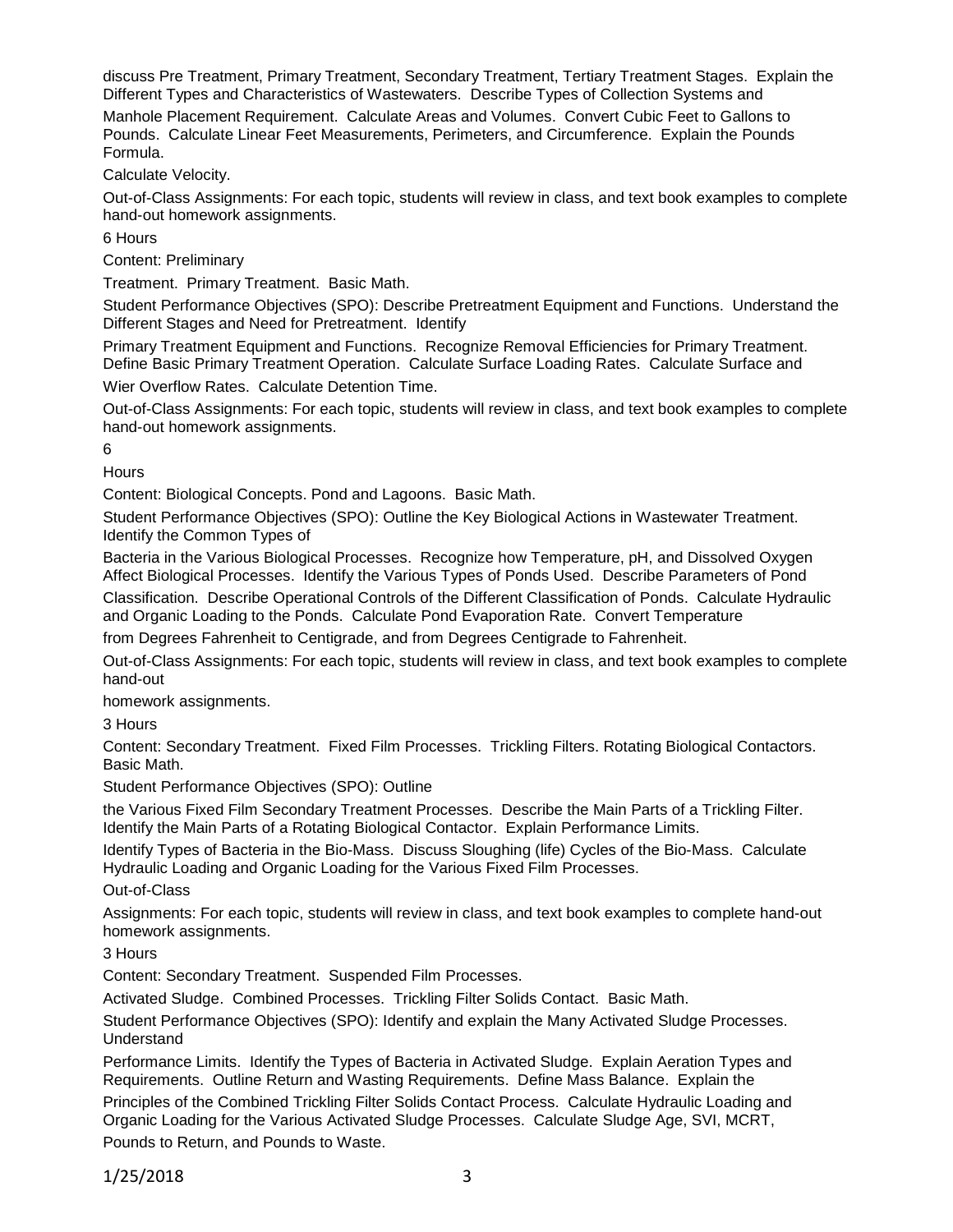Out-of-Class Assignments: For each topic, students will review in class, and text book examples to complete hand-out homework assignments.

6 Hours

Content:

Disinfection of Wastewater. Thickening of Sludge Solids. Basic Math.

Student Performance Objectives (SPO): Identify the Disinfection Methods Used in the Wastewater Industry. Identify the Equipment

Used by Different Disinfection Processes. Discuss the 3 Forms of Chlorine Widely Used (Gas, Liquid, Dry) Explain the Safe Handling and Use of Chlorine and Personal Protection Equipment Required.

Explain the Purpose for Chlorine Contact Time. Identify the Various Methods of Sludge Thickening. Describe the Various Types of Sludge to be Thickened. Calculate Thickened Sludge Feed Rates.

Calculate Pounds of Chlorine Needed based on Percent Strength of the Chlorine Used (Gas, Liquid, Dry) Manipulate Dose, Demand, and Residual Formulas.

Out-of-Class Assignments: For each topic,

students will review in class, and text book examples to complete hand-out homework assignments. 6 Hours

Content: Sludge Digestion. Aerobic Digestion. Anaerobic Digestion. Sludge Processing.

Biosoilds Processing. Biosolids Disposal. Basic Math.

Student Performance Objectives (SPO): Describe the Various Sludge Digestion Processes. Outline the Aerobic Sludge Digestion Process. Describe

the Anaerobic Sludge Digestion Process. Identify the Equipment Used and Operational Controls of Aerobic and Anaerobic Sludge Digestion. Discuss Sludge Stabilization and Digestion By-Products.

Discuss the Main Safety Concerns Regarding Anaerobic Digestion. Calculate Volatile Solids Loading. Calculate Percent Reduction of Volatile Solids. Calculate Pounds of Methane Gas Produced per Pound

of Volatile Solids Destroyed.

Out-of-Class Assignments: For each topic, students will review in class, and text book examples to complete hand-out homework assignments.

6 Hours

Content: Final

Effluent Disposal. Secondary Effluent. Tertiary Effluent. Basic Math.

Student Performance Objectives (SPO): Describe the Various Effluent Disposal Methods. Identify Acceptable Disposal Methods

for Secondary and Tertiary Effluents. Describe the Various Types of Equipment used for Effluent Discharge. Explain Effluent Reuse Requirements. Calculate Chlorine Disinfection Rates and

Dechlorination Dosing Rates. Calculate Percent (%) Removal/Efficiency.

Out-of-Class Assignments: For each topic, students will review in class, and text book examples to complete hand-out homework

assignments.

6 Hours

Content: Laboratory Test. Sampling. Maintenance. Safety. Record Keeping.

Student Performance Objectives (SPO): Identify and describe the Various Laboratory Tests Performed

for Process Control and Regulatory Reporting Requirements. Explain the Measurement of pH and what Each End of the Scale Represents. Outline How BOD, Total Solids, Settleable Solids, Volatile Solids,

Coliform Concentration, Turbidity, Volatile Acids/Alkalinity, Methane Content, Priority Pollutants, and Metals Analysis are used in the Operation of a Wastewater Treatment Facility. Discuss the Many

Safe Practices Involved in the Successful Operation of the Facility. Identify Maintenance Needs. Explain the Difference Between Preventive Maintenance and Predictive Maintenance. Describe the

Importance of Record Keeping and Log Books.

Out-of-Class Assignments: For each topic, students will review in class, and text book examples to complete hand-out homework assignments.

2 Hours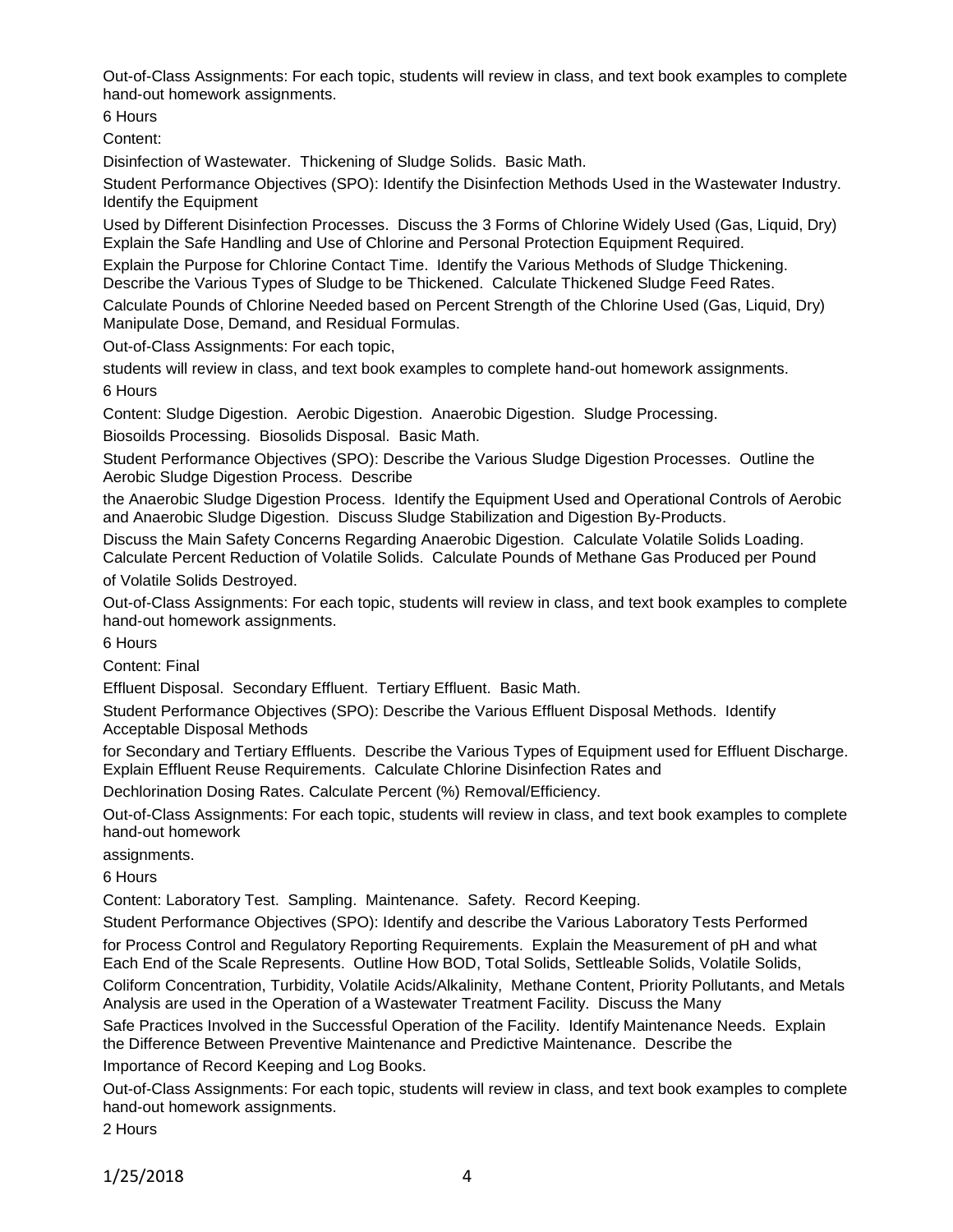# **METHODS OF INSTRUCTION:**

Lecture and discussion Visual Aids Demonstrations Facilities Tours (as available) Class Participation Quizzes In class worksheets Exams Homework

#### **METHODS OF EVALUATION:**

Writing assignments Percent of total grade: 10.00 % Percent range of total grade: 10 % to 20 % Written Homework Other: In Class Worksheets Problem-solving assignments Percent of total grade: 40.00 % Percent range of total grade: 40 % to 60 % Homework Problems Quizzes Exams Other: In Class **Worksheets** Skill demonstrations Percent of total grade: 0.00 % Percent range of total grade: 0 % to 10 % Class Performance/s Objective examinations Percent of total grade: 40.00 %

### **REPRESENTATIVE TEXTBOOKS:**

Required Representative Textbooks Division of Water, Bureau of Water Compliance. Manual of Instruction for Wastewater Treatment Plant Operators - 2 Volume Set, or other appropriate college level text.. Syracuse, NY: New York State Department of Environmental Conservation,2011. Reading Level of Text, Grade: 11th Verified by: Dana Young

# **ARTICULATION and CERTIFICATE INFORMATION**

Associate Degree: CSU GE: IGETC: CSU TRANSFER: Transferable CSU, effective 201230 UC TRANSFER: Not Transferable

SUPPLEMENTAL DATA: Basic Skills: N Classification: Y Noncredit Category: Y Cooperative Education: Program Status: 1 Program Applicable Special Class Status: N CAN: CAN Sequence: CSU Crosswalk Course Department: WTRM CSU Crosswalk Course Number: 107 Prior to College Level: Y Non Credit Enhanced Funding: N

1/25/2018 5